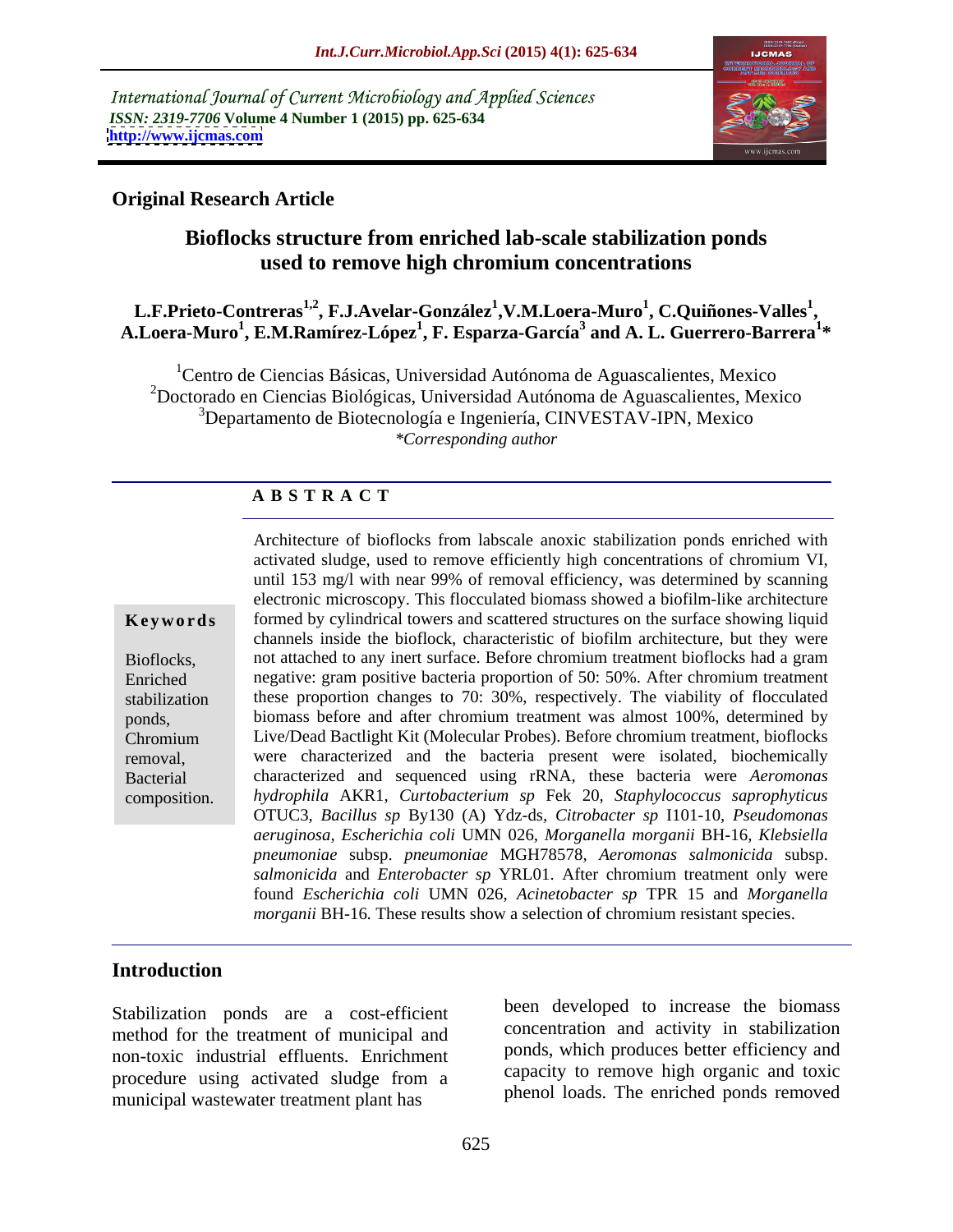enrichment procedure was the main symbiosis. Biofilm could have Gram

Microorganisms in nature have been before and after treatment with chromium development survival strategies against (153 mg/l). adverse environment, so they could survive as microbial consortia like biomats or biofilms (Boles and Horswill, 2008; Chandra and Ghannouum, 2004; Hu *et al.,* 2005). Biofilms are bacterial communities that include one or several species, which are adhered to inert surfaces or tissue alive. chromium treatment (153 mg/l) was Biofilms produces extracellular matrix that homogenized and washed three times with usually are compound by  $0.1X$  PBS. 100  $\mu$ l of a 1:20 dilution of this exopolysaccharides (EPS), proteins and sometimes nucleic acids (Chandra *et al.,* 2001; Donlan, 2002; Hu, *et al.,* 2005; and incubated at 30°C all night long (Leung Palmer and Stoodley, 2007; Parsek and Fuqua, 2004; Post *et al.,* 2004; Rice *et al.,*

Biofilms promotes metabolic interactions as These communities increase the antibiotic and antimicrobial resistance (Boles and Horswill, 2008; Kirisits *et al.,* 2005; Lindsay and Von Holy, 2006; Mangallappalli-Illathu and Korber, 2006; Parsek and Fuqua, 2004; Spoering and Lewis, 2001; Suthereland *et* strains. *al.,* 2007).

Priester *et al.* (2006) found that relationship which promotes nutrient retention, adhesion cell-substrate, signaling cell to cell and depredators and chemical degradation. EPS also could stabilize heavy metals (Priester *et iniversal* rRNA primers 16s (27f) *al.,* 2006).

organic matter twice faster and phenol seven In a biofilm could be found photosynthetic, times faster than traditional ponds, and the chemosynthetic, chemolithotrophic, motile flocculated biomass resulted from the and non-motile bacteria, which live in responsible of the removal of both negative and Gram positive mixture of contaminants (Avelar *et al.,* 2001; Avelar *et*  bacteria or only one type of Gram bacteria. *al.,* 2003; Ramos *et al.,* 2005, 2007). In this work are explored the biomass However, the architecture and the structure flocculated structure by scanning electron of this flocculated biomass are unknown. microscopy, the bacterial composition and and non-motile bacteria, which live in symbiosis. Biofilm could have Gram the changes produces in both blioflocks before and after treatment with chromium (153 mg/l).

## **Materials and Methods**

## **Bacterial isolation**

2005; Singh *et al.,* 2003; Yi *et al.,* 2004). Every colony was re-cultured individually. antagonism, mutualism, interspecific check their purity. After isolation. competition and commensally relationships. biochemical characterization was done using Biomass flocculated (30 ml) without or with homogenized biomass were grown on agar BHI or BHI with 100 mg/l of  $K_2Cr_2O7$  pH 5 *et al.,* 2000). Bacterial colonies were selected according with their morphology. These colonies were incubated at 30°C, 24 hrs and after Gram staining was done to check their purity. After isolation, Api NE or Api E galleries (Biomériéux).

## **Bacterial nucleic acid extraction, reverse transcription polymerase chain reaction and molecular identification of bacterial**

between metals and bacteria involve EPS, brain heart infusion media (Beckton protection of individual cells from according to Sambrook and Russell method **strains**.<br>After biochemical characterization of all isolated bacterial strains, each was grown in Dickinson) at 30°C for 24 hrs. After, the extraction of nucleic acids was done according to Sambrook and Russell method (2001), PCR was performed by using universal rRNA primers 16s (27f)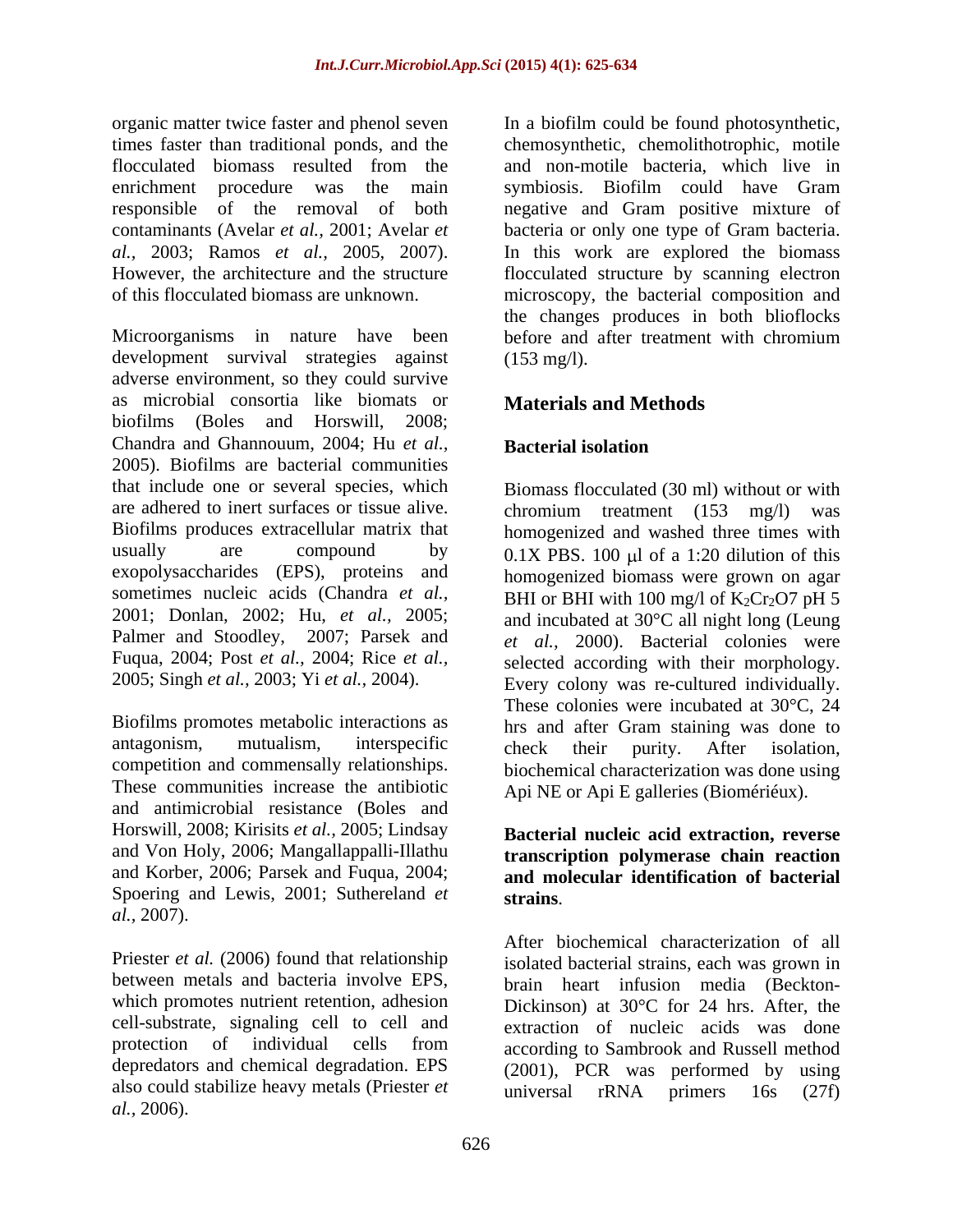## AGAGTTTGATCMTGGCTCASG and 16s Chromium removal

(1492R) TACGGYTACCTTGTTACGACT<br>
T For amplification reaction 200 ng of Samples were taken every third day from T. For amplification reaction 200 ng of nucleic acids was used, with 40 pM of each<br>method is entitlents of stabilization ponds enriched<br>with bioflocks treated with chromium (153 primer and  $25 \mu l$  of 1X PCR Master Mix (Fermentas), used for final volume  $(50 \mu l)$  mg/l), as well as control ponds. Using<br>adsorption the chromium of reaction mixture. PCR conditions were 30 cycles at 94°C for 30 min, 48°C 1 min and 72°C for 2 min. The purification and sequentiation were done by Macrogen Corp.<br> **Results and Discussion** Every sequence was compared with GenBank data (NCBI) for the identification<br>Microorganism identification of the bacterial strains.

Duplicated random samples were taken from flocculated biomass with or without using 16S rRNA partial sequence analysis. chromium treatment (153 mg/l). As negative<br>From no treated system were isolated: control, flocculated biomass from labscale  $A$  aromangs  $A$  by  $A$   $Y$   $D$  1 stabilization ponds without chromium  $Curtobactarium$  an  $Fok 20$  Staphylogogous stabilization polius whilout chronium<br>treatment was used. Flocculated biomass and control of the CTUC2 B 11 Polium Polium was homogenized and washed three times  $(A)$   $Ydz-ds$ , *Citrobacter* spl101-10. with 0.1X PBS. Dead/Live BacLight kit Pseudomonas aeruginosa, Escherichia coli (Molecular Probes) was used in order to test viability. Images were taken with  $\frac{60.000 \text{ m/s}}{16}$   $\frac{60.000 \text{ m/s}}{4}$  regumentation with viability. Images were taken with 16, Klebsiella pneumoniae subsp.<br>microscope, Zeiss Axioscope 40, and pneumoniae MGH78578, Aeromonas captured using the Image Pro Plus System<br>
salmonicida subsp. salmonicida and

# **Flocculated biomass scanning electron**

Flocculated biomass was homogenized, washed and diluted as mentioned in isolation **Viability test** section. Three microliter of 1:20 dilution was taken and air dried. After this, samples were dehydrated in alcohol with increased or chromium treated are shown in figure 1. dilution series (60–100%). The excess Their viability was explored by Dead/Live humidity was removed with liquid CO<sub>2</sub>, in BacLight Kit (Molecular Probes). Panels A critic point chamber (Tousimis). Dehydrated and C shows the optic views of bioflocks samples were covered using chamber Desk while panels B and D shows the results of II. Samples were observed with scanning viability test observed by epifluorescence. electron microscope Jeol LV-5900. The Green microorganisms were alive, while red images were captured with microscopy microorganisms were dead. For both

## **Chromium removal**

Samples were taken every third day from effluents of stabilization ponds enriched with bioflocks treated with chromium (153 mg/l), as well as control ponds. Using atomic adsorption the chromium concentration was determined as Avelar et al. (2003), described.

## **Results and Discussion**

## **Microorganism identification**

**Viability-test** isolated and identified by biochemical (Cybernetics). Samoncial subsp. samoncial subsp. samoncial and subsp. samoncial subsp. samoncial and  $\sum_{n=1}^{\infty}$ microscopy and the solution of the second contractor of the second of the second second second second second second second second second second second second second second second second second second second second second s From bioflocks from random sampling were characterization and molecular sequentiation of several species. They were characterized using 16S rRNA partial sequence analysis. From no treated system were isolated: *Aeromonas hydrophila* AKR1*, Curtobacterium sp* Fek <sup>20</sup>*, Staphylococcus saprophyticus* OTUC3*, Bacillus sp* By130 (A) Ydz-ds*, Citrobacter* spI101-10*, Pseudomonas aeruginosa, Escherichia coli* UMN 026*, Morganella morganii* strain BH- 16*, Klebsiella pneumoniae* subsp. *pneumoniae* MGH78578*, Aeromonas salmonicida* subsp. *salmonicida* and *Enterobacter sp* YRL01. While from chromium treated systems the following were isolated: *Escherichia coli* UMN 026, *Acinetobacter* spTPR 15, *Morganella morganii* BH-16*.*

## **Viability test**

software. bioflocks without or with chromiumBioflocks from stabilization ponds control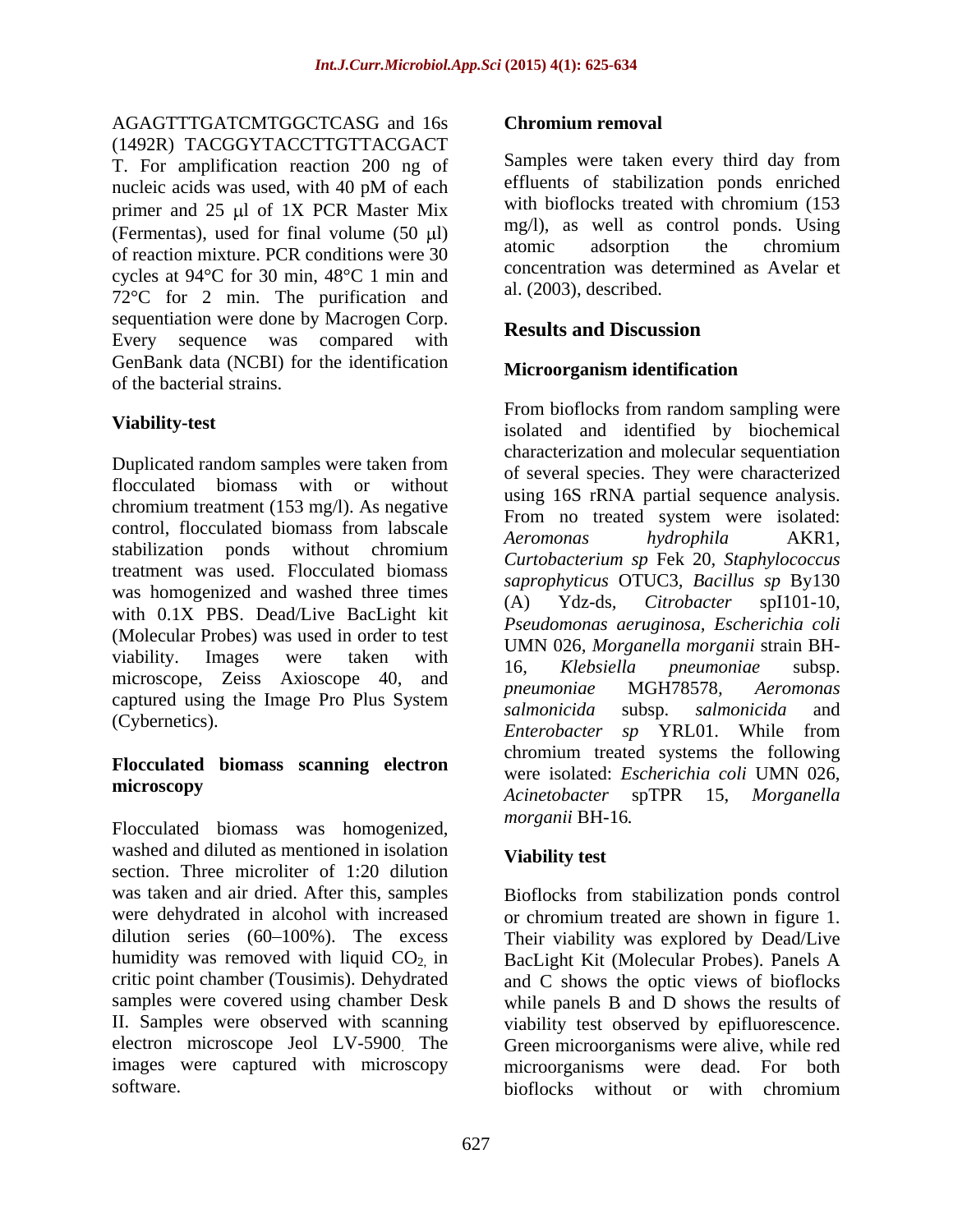Gram positive proportion was reduced to and resistance to high chromium 30% while Gram negative bacteria increased to 70% (Fig. 2B). In Figure 2B also showed

## **Bioflocks structure observed by scanning electron microscopy** *et al.,* 2006; Ramos *et al.,* 2005).

phase, also growth structures and detaching results show that chromium treatment

The pollution caused by heavy metals in wastewater is a serious problem because *et al.*, 2005; Vilchez, 2007; Stewartt, 2008). these elements are not biodegradable and can accumulate in living tissues (Deng *et al.,* 2006; Quintelas *et al.,* 2009). The conventional methods for heavy metal The selected species in the stabilization removal from industrial effluents are ponds treated with chromium, *Escherichia*  precipitation, coagulation, ion exchange, *coli*, *Acinetobacter* sp and *Morganella*  cementation, electro-dialysis, electro- *morganii*, showed adaptation to chromium winning, electro-coagulation and reverse stress conditions. These species as other osmosis (Ahluwalia and Goyal, 2007; authors have been proposed could have Quintelas *et al.*, 2009). These technologies synergic metabolism to remove chromium are expensive, mainly when applied to dilute (Burmolle *et al.,* 2006; Teitzel and Parsek, solutions they not have a good efficiency and usually generating huge volumes of

treatment the viability found was almost sludge containing high levels of heavy 90%. Figure 2 showed the Gram type metals, which have to be disposed. Due to proportion in the bioflocks before and after these, new technologies are necessary chromium treatment. Before chromium (Cossich *et al.,* 2004; Quintelas *et al.,* 2009). treatment proportion between Gram positive In these sense, stabilization ponds enriched and Gram negative bacteria was 50:50 (Fig. with bioflocks represent a good alternative, 2A); whilst after chromium treatment the because they have a high removal capacity crystals that are surrounded by biomass. acclimatization and with high organic levels and resistance to high chromium concentration due to a biomass increasing, microbial population selection with as well as with the treatment with other xenobiotics (Avelar *et al.,* 2003; Chambless

The stabilization ponds flocculated biomass Acclimatized systems showed chromium from both systems with or without removal capacities of 99%, instead of the no chromium treatment showed a biofilms like enriched system that have only 5% of this structure. They show bacteria in attachment removal capacity (data not shown). Here, the structures with water channels as it is shown produces a microorganism selection in in Fig. 3 and Fig. 4, but these biofilms are bioflocks. Thus, control bioflocks showed not attached to a solid surface as normal eleven different bacterial species, instead of biofilms are. In Fig. 4 it is shown that at chromium treated systems that only showed least diversity, apparently the bioflock three different species, this microbial structure is less tight. selection caused by a xenobiotic in high results show that chromium treatment level has been found also for other authors in activated sludge (Leung *et al.,* 2000; Ye *et al.,* 2005; Vilchez, 2007; Stewartt, 2008).<br>As results showed, all the experiment cells still alive, but there was a specific selection.

> *morganii*, showed adaptation to chromium 2003; Stewartt and Franklin, 2008).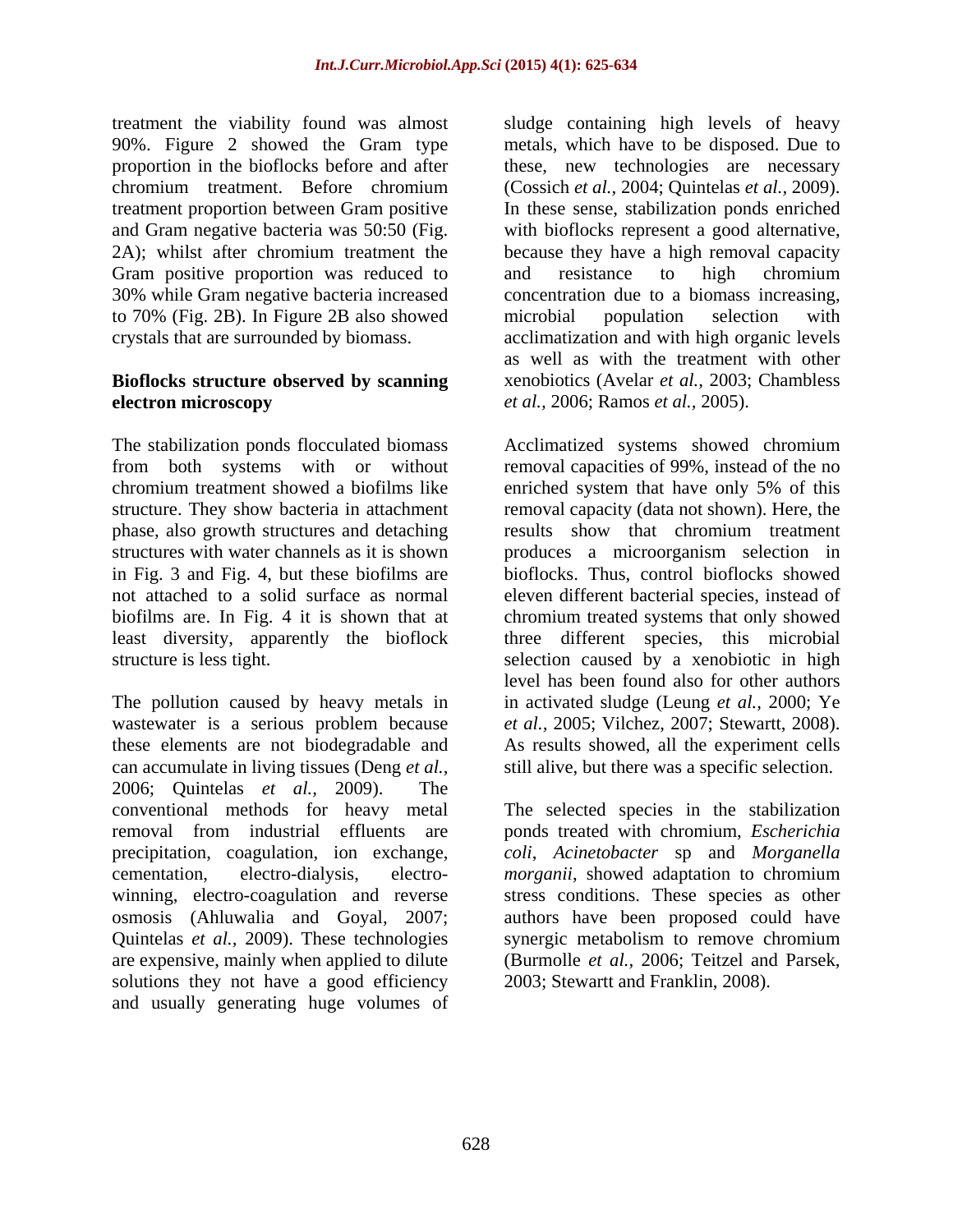**Figure.1** Bioflocks from control stabilization ponds. (A) Structure observed by light microscopy (400X). (B) Viability test using Dead/Live BactLight kit (Molecular Probes) in comparison withbioflocks from stabilization ponds treated with 153 mg/L chromium. (C) Structure observed by light microscopy (400X). (D) Viability test using Dead/Live BactLight kit. The observation was made by epifluorescence using FITC filter (400X)



**Figure.2** Gram staining of stabilization ponds bioflocks. (A) Control bioflock, Gram positive: Gram negative proportion 50: 50%. (B) Bioflock treated with 153 mg/L of chromium. Gram positive: Gram negative proportion 30:70% (400X)

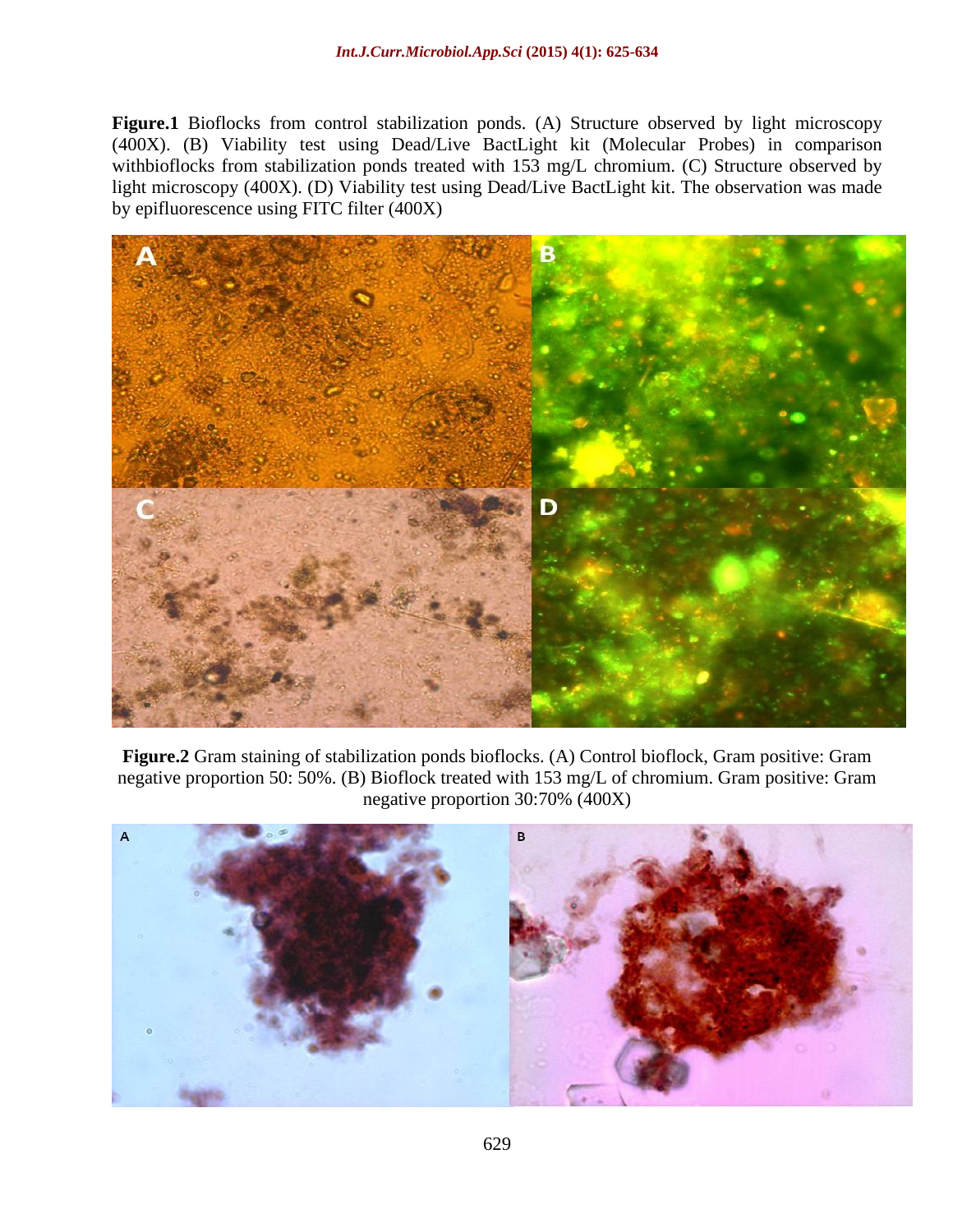**Figure.3** Scanning electron micrographies of control bioflock without chromium treatment. (A) Water channel structure. (B) Biofilm structure (C and D) Mixed-species heterotrophic biofilm grown shown different kind of bacteria and some water channel between them



**Figure.4** Scanning electron micrographies of chromium treated bioflock (153 mg/L). (A) and (B) show microorganism growth. (C) shows a close up of water channel in biofilm structure. (D) Mixed-species heterotrophic biofilm grown shown different kind of bacteria and some water channel between them **A**

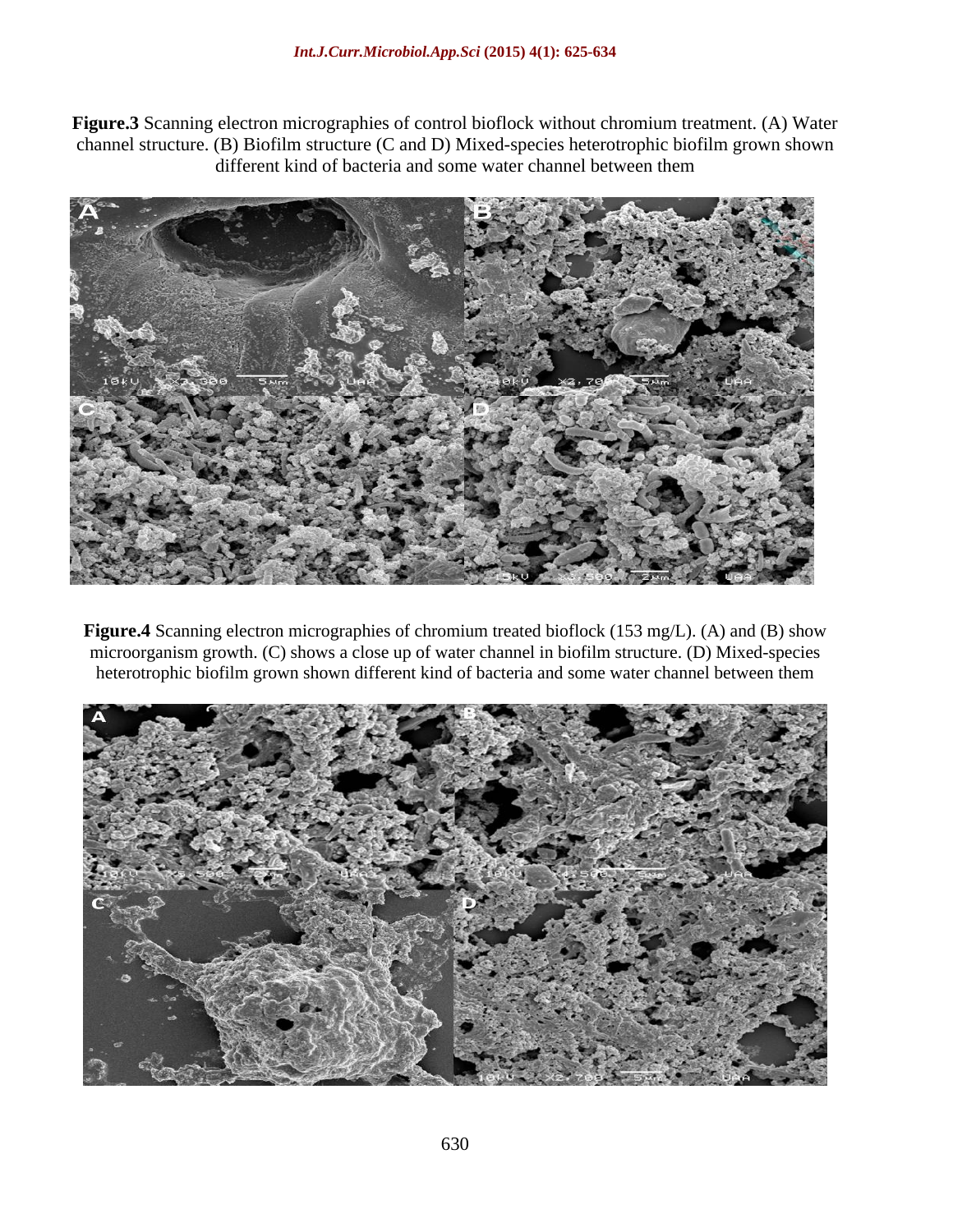waste water treatment plant in South mushroom structures form channel that is Africa in aerobic conditions completely

*E. coli* and *Acinetobacter* sp have been levels are present in *Acinetobacter* sp (data reported as good microorganisms to remove chromium VI from tanneries or show what kind of exo-polysaccharide from industrial waste water (Srivastava and Thakur, 2007; Quintelas *et al.,* 2008), and *Morganella morganii* has been found multiplied during the transit of the organic residues through the gut of worms, but no Ahluwalia, S. S., and Goyal, D. 2007. removal of chromium capability has been found before of the present work for removal of heavy metals from (Parthasarathi *et al.,* 2007), however its capability could be related with  $2243-2257$ . phosphatase mediated chromium Ayelar, F. J., Martínez-Pereda P., accumulation that is observed in *M. morganii* with other heavy metals R., Esparza-García, F.J. 2001.

One of the resistance mechanisms reported in several bacterial species are biofilms. A 23(14): 1115–1118. bacterial biofilm is a community of Avelar, F. J., Martínez-Pereda, P., microorganisms attached to a solid surface using extracellular polymeric substances (Branda *et al..* 2005; Wood *et al.,* 2006). 2003. Phenol Removal in Upgraded In nature, biofilm formation has several Facultative Waste Stabilisation steps, attachment, growth and detaching (Langmark *et al.,* 2005). During the process, water channels formation is the Boles, B. R., and Horswill, A. R. 2008. main characteristic. *Pseudomonas aeruginosa* during biofilm development exhibits mushroom-like structures which  $PLoS$   $PLoS$   $Pathog$ ,  $4(4)$ : e1000052. have been attributed to stress forces conditions (Stoodley *et al.,* 1999) and Branda, S. S, Vik Å Friedman, L., Kolter, substrate gradients (Chang *et al.*, 2003) R. 2005. Biofilms: the matrix that could be involved differential gene expression (Espinoza-Urgel, 2003).

Molokwane et al. (2008) have been found In our systems are found mushroom like that bacteria consortia collected from a remove chromium VI (150 mg/L), after flow. The bioflocks seems to be biofilms 150 h and in that conditions *Bacillus* sp that not are attached to any inert surface and *Microbacterium* sp are selected. Their (Drudge and Warren, 2014; Ofițeru *et al.*, results are similar to the results obtained in 2014). They are attached between them the present work. probably by exo-polysaccharides which structures (Figs. 4 and 5), these mushroom structures form channel that is reported are used for nutrient and waste are high expressed when high chromium not shown). More studies are necessary to show what kind of exo- polysaccharide this specie is producing.

## **References**

- Microbial and plant derived biomass for removal ofheavy metals from wastewater. *Bioresour. Technol*. 98: 2243 2257.
- (Macaskie *et al.,* 1994). Upgrading of Facultative Waste Avelar, F. J., Martínez-Pereda P., Thalasso, F., Rodríguez-Vazquez, Esparza-García, F.J. Stabilisation Ponds Ander High Organic Load. *Biotechnol. Lett.,*  $23(14): 1115 - 1118.$ 
	- Thalasso, F., Rodríguez-Vázquez, R., Alba, J. and Esparza-García, F. J. Facultative Waste Stabilisation Ponds. *Environ. Technol.,* 24(4): 465 470.
	- agr-Mediated Dispersal of *Staphylococcus aureus* Biofilms. *PLoS Pathog.,* 4(4): e1000052. doi:10.1371/journal.ppat.1000052.
	- R. 2005. Biofilms: thematrix revisited. *Trends. Microbiol.,* 13: 20 26.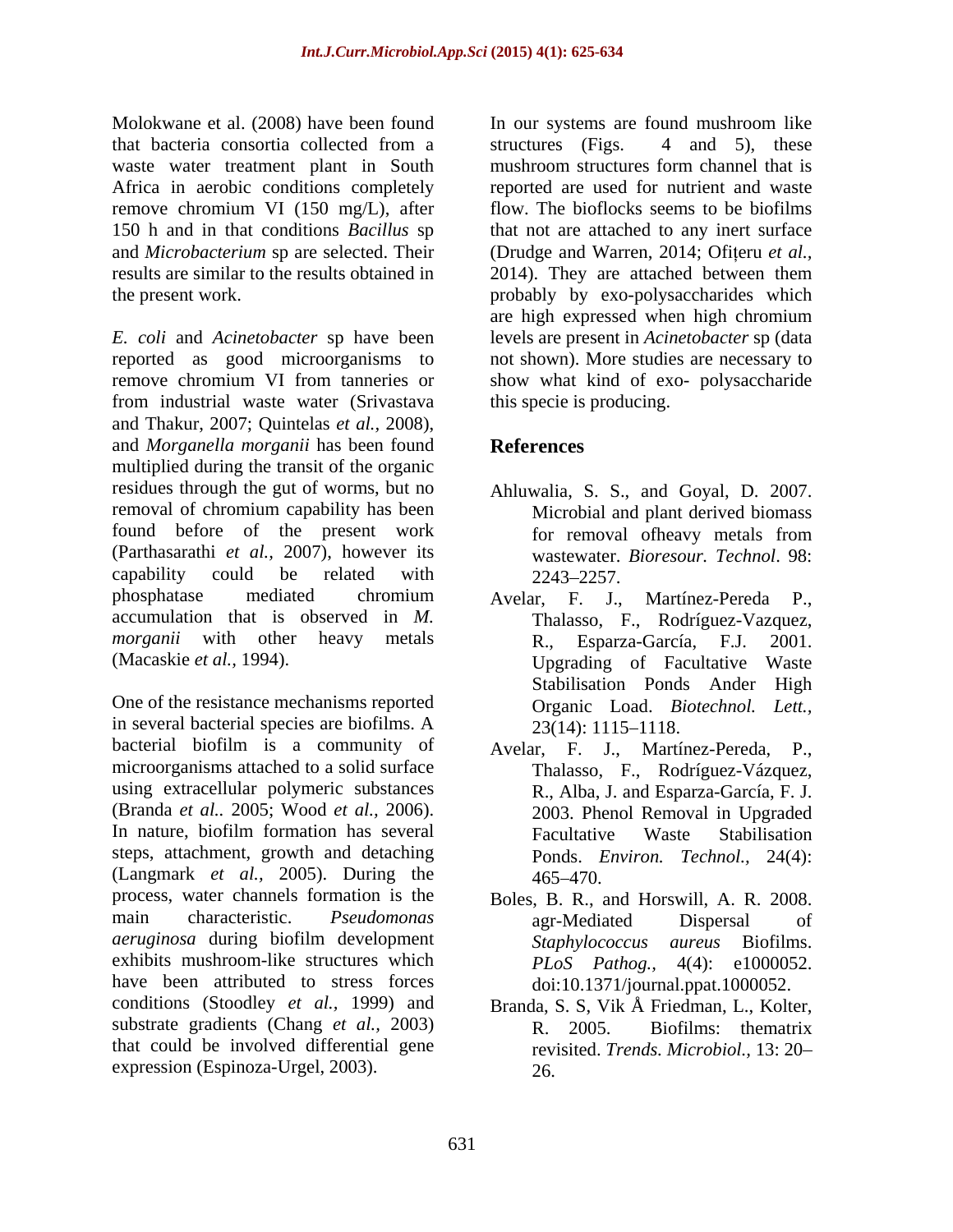- Burmolle, M., Webb, J. S., Rao, D., X., 2006. Biosorption of copper (II) Hansen, L.H. Sorensen, S.J., and and lead (II) from aqueous solutions Kjelleberg, S. 2006. Enhanced by nonliving green algae *Cladophora*  biofilm formation and increased *fasciculares*: equilibrium, kinetics resistance to antimicrobial agents and environmental effects. and bacterial invasion are caused by *Microbiol.,* 72(6): 3916–3923. 8: 881–890.
- 
- Chandra, J., and Ghannouum, M. A. 2004. Fungal Biofilms. Microbial biofilms. Bacteriol., 185: 699–700.
- Chandra, J., Kuhn, D.M., Mukhererjee, Formation by the Fungal Pathogen e1000166. *Candida albicans* Development, doi:10.1371/journal.ppat.1000166.
- Chang, I, Gilbert, E. S, Eliashberg, N,
- Cossich, E. S., Da Silva, E. D., Tavares, C.
- 
- 

and lead (II)from aqueous solutions *fasciculares:* equilibrium, kinetics and environmental effects. *Adsorption,* 12: 267–277.

- sinergistic interactions in Donlan, R. M. 2002. Biofilms: Microbial multispecies biofilms. *Appl. Environ.* life on surfaces. *Emerg. Infect. Dis.,*  $8: 881 - 890.$
- Chambless, J.D., Hunt, S.M., and Stewart, Drudge C.N., and L.A. Warren 2012. P.S. 2006. A Thre-Dimensional Prokaryotic horizontal gene transfer Computer Model of Four in freshwater lakes: implications of Hypothetical Mechanisms Protecting dynamic biogeochemical zonation. *J.*  Biofilms From Antimicrobials. . *Environ. Protect.*, 3:1634–1654 *Environ. Protect.,* 3: 1634-1654
	- *Appl. Environ. Microbiol.,* 72 (3): 2005 2013. parking only: rhamnolipidsmaintain Espinosa-Urgel, M. 2003. Resident fluid channels in biofilms. *J. Bacteriol.,* 185: 699–700.
	- ASM Press. Washington, D.C. Pp. 30–42. Pseudomonas Quinolone Signals P.K., Hoyer, L.L., McCormick T., *Pseudomonas aeruginosa* and Ghannoum, M. A. 2001. Biofilm Populations. PLoS Pathog., 4(9): Häussler, S., and Becker, T. 2008. The Pseudomonas Quinolone Signals (PQS) Balances Life and Death in *Pseudomonas aeruginosa* Populations. *PLoS Pathog.,* 4(9): e1000166.

- Architecture, and Drug Resistance. *J.*  Hu, Z., Hidalgo G., Houston, P.L., Hay, *Bacteriol.*, 183(18): 5385–5394. A.G., Shuler, M.L., Abruña, H.D., Keasling, J. D. 2003. A three Determination of Spatial dimensionalstochastic simulation of Distributions of Zinc Active Biomass biofilm growth andtransport-related factors that affect structure. Lase Scanning Microscopy. *Appl. Microbiol.,* 149: 2859 2871. *Environ. Microbiol.,* 71(7): 4014 Burnolli, M., Webb, J. S., Roto, D., P., 2005. Biosofpison of copper (II)<br>
Kigitleberg, S., 2006. Echanced by moltining great Gadewine resistence to antimoded agents are the moltimation of the present and the constrained Ghiorse, W.C., and Lion, L.W. 2005. Determination of Spatial in microbal Biofilms by Two-Photon 4021.
	- R. G., Filho, L. C. and Ravagnani, T. Kirisits, M.J., Prost, L., Starkey, M., M. K., 2004.Biosorption of Parsek, M.R. 2005. Characterization chromium (III) by biomass of seaweed *Sargassum sp*. in a fixedbedcolumn. *Adsorption,* 10: *aeruginosa* Biofilms. *Appl. Environ.* 129 138. *Microbiol.,* 71(8): 4809 4821. of Colony Morphology Variants Isolated from *Pseudomonas*
- Costerton, J. W., Cheng, G., Gersey, T. I., Langmark, J., Storey, M. V., Ashbolt, N. Ladd, J. G., and Nickel, M. 1987. J., and Stenstro, T. H.2005. Bacterial biofilm in nature and <br>Accumulation and Fate of disease. *Annu. Rev. Microbiol.,* 41: Microorganisms and Microspheres in 435 464. Biofilms Formed in a Pilot-Scale J., and Stenstro, T. H.2005. Accumulation and Fate of Water Distribution System. *Appl.*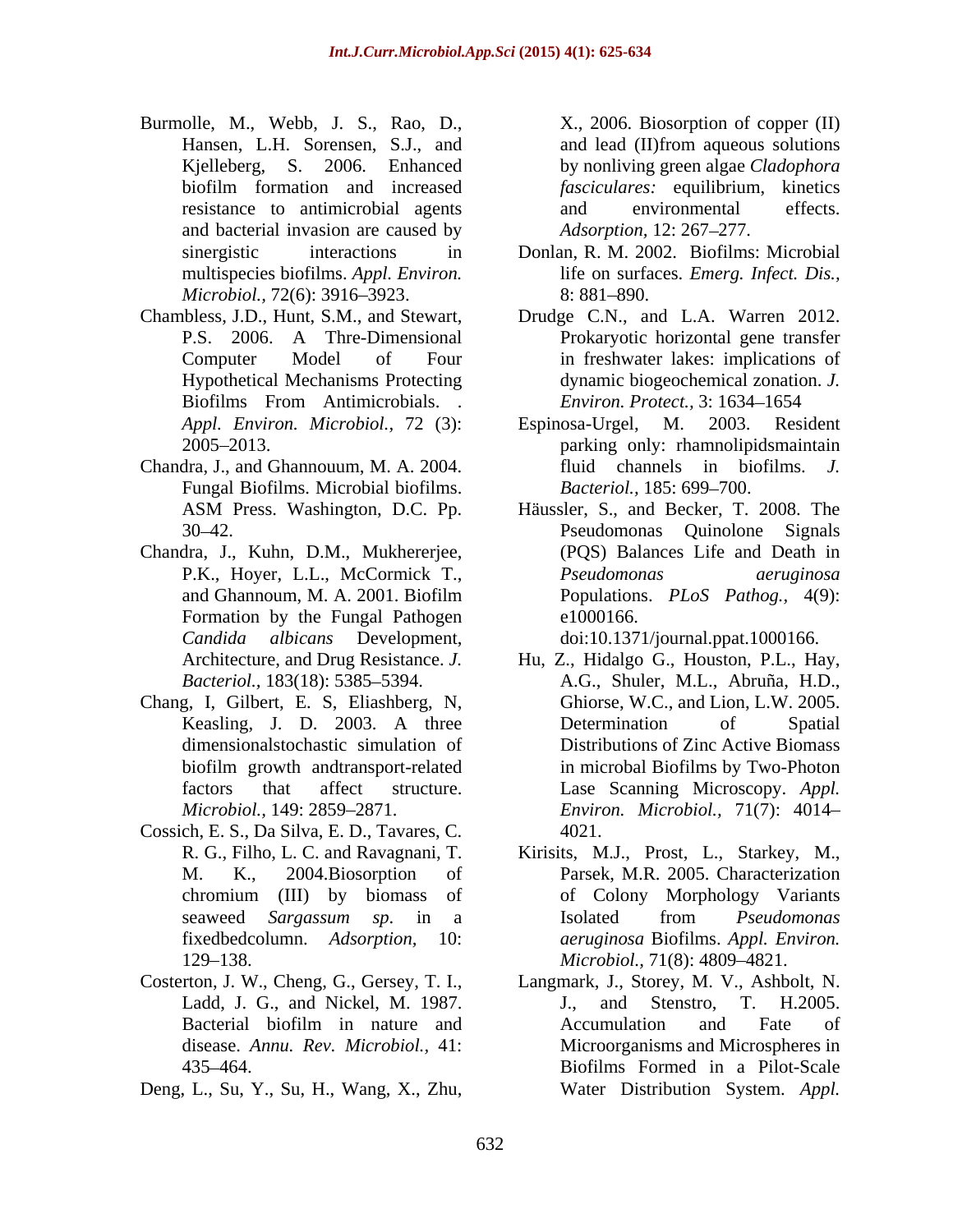- Leung, W.C., Wong, M.F., Chua, H., Lo W*.,* Yu, P.H., and Leung, C.K. industrial effluents and municipal wastewater. *Water. Sci. Technol., Fracemas, Marchideles 131:325.* Fig. 21, and New 2007. Biofilms 2007.<br> **Parmer, M.C.** We provide the state of the state of the state of the state of the state of the state of the state of the state of the state of the st
- Lindsay, D., and Von Holy, A. 2006. Anandi, V., Zeyer, J. 2007. Diversity
- Macaskie, L. E., Bonthrone, K. M. and Post, J. C., Stoodley, P. Hall- Stoodley, L.,
- Mangallappalli-Illathu, A.K. and Korber, *Agents. Chemother.,* 50(11): 3588
- Molokwane, P. E, Meli, C. K, Chirwa, E.
- Ofiteru ID, Bellucci M, Picioreanu C,
- Ophir, T., and Guntnick, D. L. 1994. A
- 

*Environ. Microbiol., 71:706-712.* Biofilms 2007: Broadened Horizons and New Emphases. *J. Bacteriol.,* 189(22): 787–807.

- 2000. Removal and Recovery of Parsek, M. R., and Fuqua, C. 2004. heavy metals by bacteria isolated Biofilms 2003: Emerging Themes from activated sludge treating and Challenges in Studies of and Challenges in Studies of Surface- Associated Microbial Life. *J. Bacteriol.,* 186(14): 4427-4440.
- 41(12): 233–240. Parthasarathi, K., Ranganathan, L. S. Bacterial biofilms within the clinical of microflora in the gut and casts of setting: what healthcare tropical composting earthworms professionals should know? *J. Hosp*. reared on different substrates. *J. Infect.*, 64: 313–325. *Environ. Biol.*, 28(1): 87–97. Parthasarathi, K., Ranganathan, L. S, Anandi, V., Zeyer, J. 2007. Diversity tropical composting earthworms
- Rouch, D. A. 1994. Phosphatase- and Ehrlich, G. D. 2004. The role of mediated heavy metal accumulation biofilms in otolaryngologic by a *Citrobacter sp*. and related infections. *Curr. Opin. Otolaryngol.* enterobacteria.*FEMS. Microbiol. Head. Neck. Surg.,* 12: 185–190. biofilms in otolaryngologic
- *Lett.*, 121: 141–146. **Priester, J. H., Olson, S. G., Webb, S.M.**, D.R. 2006. Adaptative Resistance Patricia, A.H. 2006. Enhanced and Differential Protein Expression of*Salmonella enteric* Serovar Enteriditis Biofilms Exposed to *Pseudomonas putida* Unsaturated Benzalkonium Chloride.*Antimicrob.*  Neu, M.P., Hersman. L.E., and Patricia, A.H. 2006. Enhanced Exopolymer Production and Chromium Stabilizatión in Biofilms. *App. Environ. Microbiol.,* 72(3): 1988–1996.
- 3596. Quintelas, C., Fernandes, B., Castro, J., M. 2008. Chromium (VI) reduction 2008. Biosorption of Cr(VI) by three in activated sludge bacteria exposed different bacterial species supported to high chromium loading.*Water. Sci. Technol.,* 58(2): 399 405. comparative study. *J. Hazard.* Quintelas, C., Fernandes, B., Castro, J., Figueiredo, H., and Tavares, T. 2008. Biosorption of Cr(VI) by three on granular activated carbon: a *Mater.,* 153(1-2): 799-809.
- Lavric V, Curtis TP (2014) Multi- Quintelas, C., Fonseca, B., Silva, B., scale modelling of bioreactor- Figueiredo, H., and Tavares, T. separator system for wastewater 2009. Treatment of chromium(VI) treatment with two-dimensional solutions in a pilot-scale bioreactor activated sludge floc dynamics. through a biofilmof *Arthrobacter Water Res.,* 50: 382–395. The *viscosus* supported on GAC. 2009. Treatment of chromium(VI) *viscosus* supported on GAC. Bioresour. *Technol.*, 100: 220-226.
- papele for exopolysaccharide in the Ramos, M. S., Dávila, J. L., Esparza, F., protection of microorganism from Thalasso, F., Alba, J., Guerrero, A. dessication. *Appl. Envirom.* L., and Avelar, F. J. 2005. Treatment Microbiol., 60: 740–745. The containing containing high Thalasso, F., Alba, J., Guerrero, A. phenol concentrations using